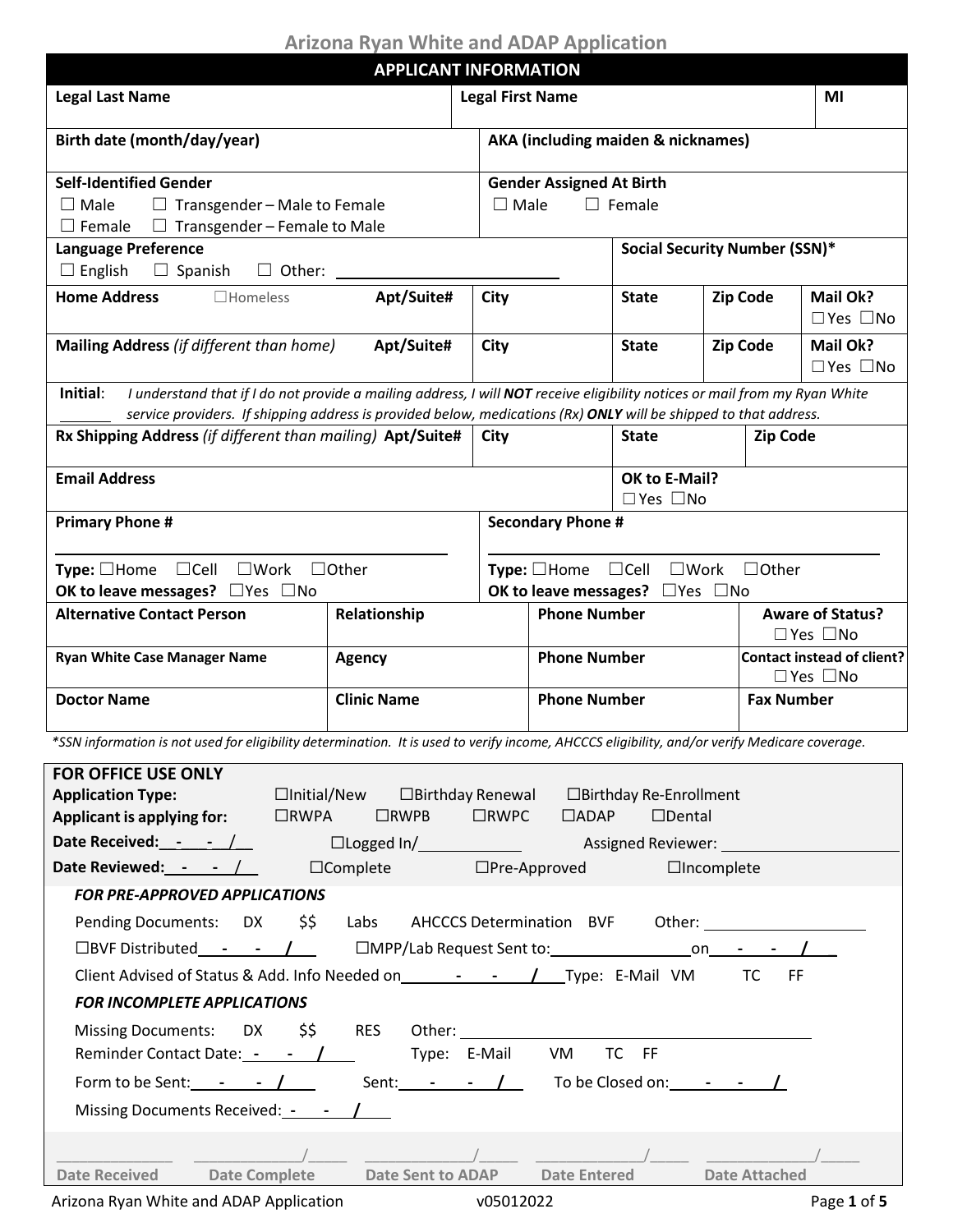| RE | ESIDENC |  |  | Υ |
|----|---------|--|--|---|
|    |         |  |  |   |

Please provide **ONE** of the following residency documents issued within the allowable timeframes.

- The documents must be dated and include the client's name and home address (no P.O. Boxes).
- **Attach copies to this application.**

#### **RESIDENCY DOCUMENTS** (check **ONE** and attach a copy of documents)

 $\Box$  Annual income award letter from a government agency or pension - *issued for the current year* 

☐ Mortgage, lease/rental agreement, or non-permanent housing letter – *most recent, not expired*

☐ Any Document ormail with the client's name and address – *issued within the last 60 days* Examples include: DES, Medicare, utility bill, bank statement, other bills, check stubs

☐ Driver's License or AZ ID Card – *issued within the last year*

☐ Tribal enrollment, US Immigration Identification Card – *most recent, not expired*

☐ Proof of current Arizona Health Care Cost Containment System (AHCCCS) Enrollment

☐ Federal or state tax return showing Arizona residency - *filed within the last year*

 $\Box$  Attestations of residency or homelessness from a social service provider, medical provider, or family/friend-signed within 30 days(use one of the attestations below or provide a signed and dated written statement with the client's name, date of birth, and address)

#### **Residency Attestation**

|                                          | May be completed by Medical Provider, Case Manager, Ryan White Eligibility Specialist, Family or Friend |
|------------------------------------------|---------------------------------------------------------------------------------------------------------|
|                                          |                                                                                                         |
|                                          |                                                                                                         |
| <b>Printed Name</b>                      | Relationship to client                                                                                  |
| Signature                                | Date                                                                                                    |
| <u> André de la companya de la compa</u> | <b>Attestation of Homelessness</b>                                                                      |
|                                          | Agency Use Only: May only be completed by a social service or medical provider.                         |
|                                          |                                                                                                         |
|                                          |                                                                                                         |
| <b>Staff Member Name</b>                 | Name of Provider Agency                                                                                 |
| <b>Staff Member Signature</b>            | Date                                                                                                    |
|                                          |                                                                                                         |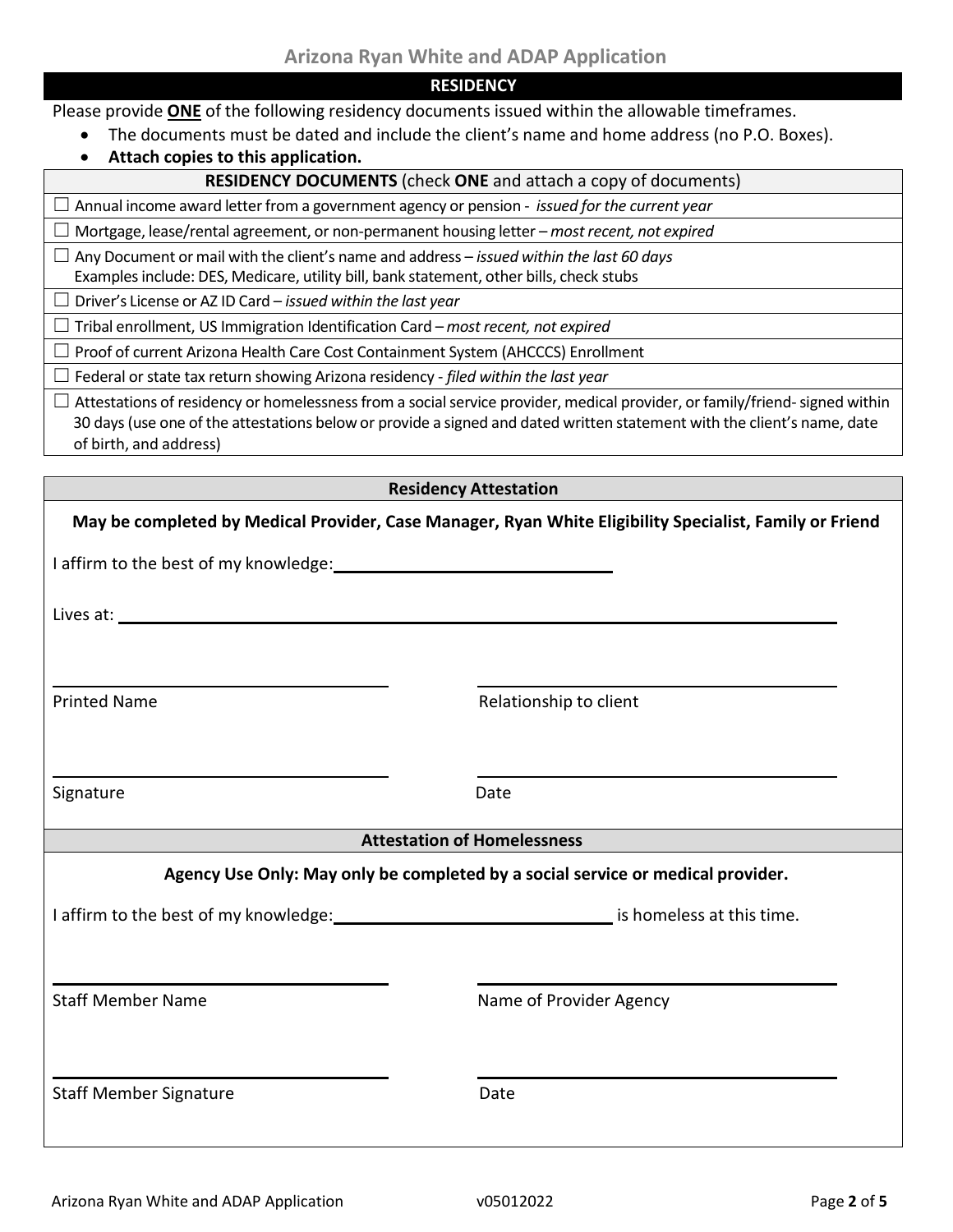### **INCOME AND HOUSEHOLD SIZE**

#### **Please provide ONE CONSECUTIVE MONTH of income source documents.**

- Documents must be issued within the allowable timeframes.
- **Attach copies to this application.**

#### **INCOME SOURCE DOCUMENTS** (check **ALL** that apply and attach copies)

☐ Annual award letter – *Social Security, VA, annual pension, etc. ; Current year & valid*

☐ Other award letter – *TANF, Unemployment, etc.; Current period & valid*

 $\Box$  1 month of check stubs – If no check stub received, may submit employer statement.

□ Self-employment records – only *use the Self Employment/Non-Traditional Income Worksheet if other documents not available* 

☐ Current federal tax returns *– filed within the last year*

☐ Proof of current Arizona Health Care Cost Containment System (AHCCCS) enrollment

☐ Otherincome source notlisted above –*requires Certification of income and/or Support*

☐ No Income – *requires Certification of Income and/or Support*

*In the table below, list every family member residing within your household and/or can be claimed as an exemption on your federal tax return (i.e. legal spouse, biological/adopted children, individual you provide more than 50% support for)*

| <b>HOUSEHOLD INFORMATION TABLE</b>                                                                                  |                                                                 |                                                    |               |                                  |                                   |  |
|---------------------------------------------------------------------------------------------------------------------|-----------------------------------------------------------------|----------------------------------------------------|---------------|----------------------------------|-----------------------------------|--|
| <b>Applicant or</b><br><b>Family Member Name</b>                                                                    | Relationship                                                    | <b>Monthly Gross</b><br>Income                     | <b>Source</b> | Over age 18?                     | <b>Claimed on</b><br><b>Taxes</b> |  |
| <b>Applicant</b>                                                                                                    | Self                                                            |                                                    |               | $\Box$ Yes $\Box$ No             | $\Box$ Yes $\Box$ No              |  |
|                                                                                                                     |                                                                 |                                                    |               | $\Box$ Yes $\Box$ No             | $\Box$ Yes $\Box$ No              |  |
|                                                                                                                     |                                                                 |                                                    |               | $\Box$ Yes $\Box$ No             | $\Box$ Yes $\Box$ No              |  |
|                                                                                                                     |                                                                 |                                                    |               | $\Box$ Yes $\Box$ No             | $\Box$ Yes $\Box$ No              |  |
|                                                                                                                     |                                                                 |                                                    |               | $\Box$ Yes $\Box$ No             | $\Box$ Yes $\Box$ No              |  |
| <b>Household Size</b>                                                                                               | <b>Total Monthly Gross Income</b>                               |                                                    |               | <b>Total Annual Gross Income</b> |                                   |  |
|                                                                                                                     | <b>EMPLOYMENT STATUS FOR APPLICANT/ADULT IN THE FAMILY UNIT</b> |                                                    |               |                                  |                                   |  |
| □ Working: _______hours per week                                                                                    |                                                                 | $\Box$ Social Security Disability Insurance (SSDI) |               | $\Box$ Self-Employed             |                                   |  |
| $\Box$ Supplemental Security Income (SSI)<br>$\Box$ Seasonal/Temporary<br>$\Box$ Other: $\Box$                      |                                                                 |                                                    |               |                                  |                                   |  |
| □ Unemployed/No Income<br>$\Box$ Full/Part-time college student                                                     |                                                                 |                                                    |               |                                  |                                   |  |
| □ Unemployment Benefits<br>□ Social Security Income (SS)                                                            |                                                                 |                                                    |               |                                  |                                   |  |
| <b>CERTIFICATE OF INCOME</b>                                                                                        |                                                                 |                                                    |               |                                  |                                   |  |
| I confirm that I am supporting myself in the following manner: (check and complete all that apply)                  |                                                                 |                                                    |               |                                  |                                   |  |
| $\Box$ I am homeless or living in a shelter.                                                                        |                                                                 |                                                    |               |                                  |                                   |  |
| $\Box$ I am receiving assistance for obtaining food, water, housing, and clothing from:______                       |                                                                 |                                                    |               |                                  |                                   |  |
| Please attach a letter of support from this person or have this person complete the 'Certificate of Support' below. |                                                                 |                                                    |               |                                  |                                   |  |
| $\Box$ Other:                                                                                                       |                                                                 |                                                    |               |                                  |                                   |  |
| I attest that, to the best of my knowledge and belief that the information submitted is accurate and complete.      |                                                                 |                                                    |               |                                  |                                   |  |
| <b>CERTIFICATE OF SUPPORT</b>                                                                                       |                                                                 |                                                    |               |                                  |                                   |  |
| for him/her to<br>_am providing support to__________<br>obtainfood, water, housing, and clothing.                   |                                                                 |                                                    |               |                                  |                                   |  |
| Signature                                                                                                           |                                                                 | Date                                               |               |                                  |                                   |  |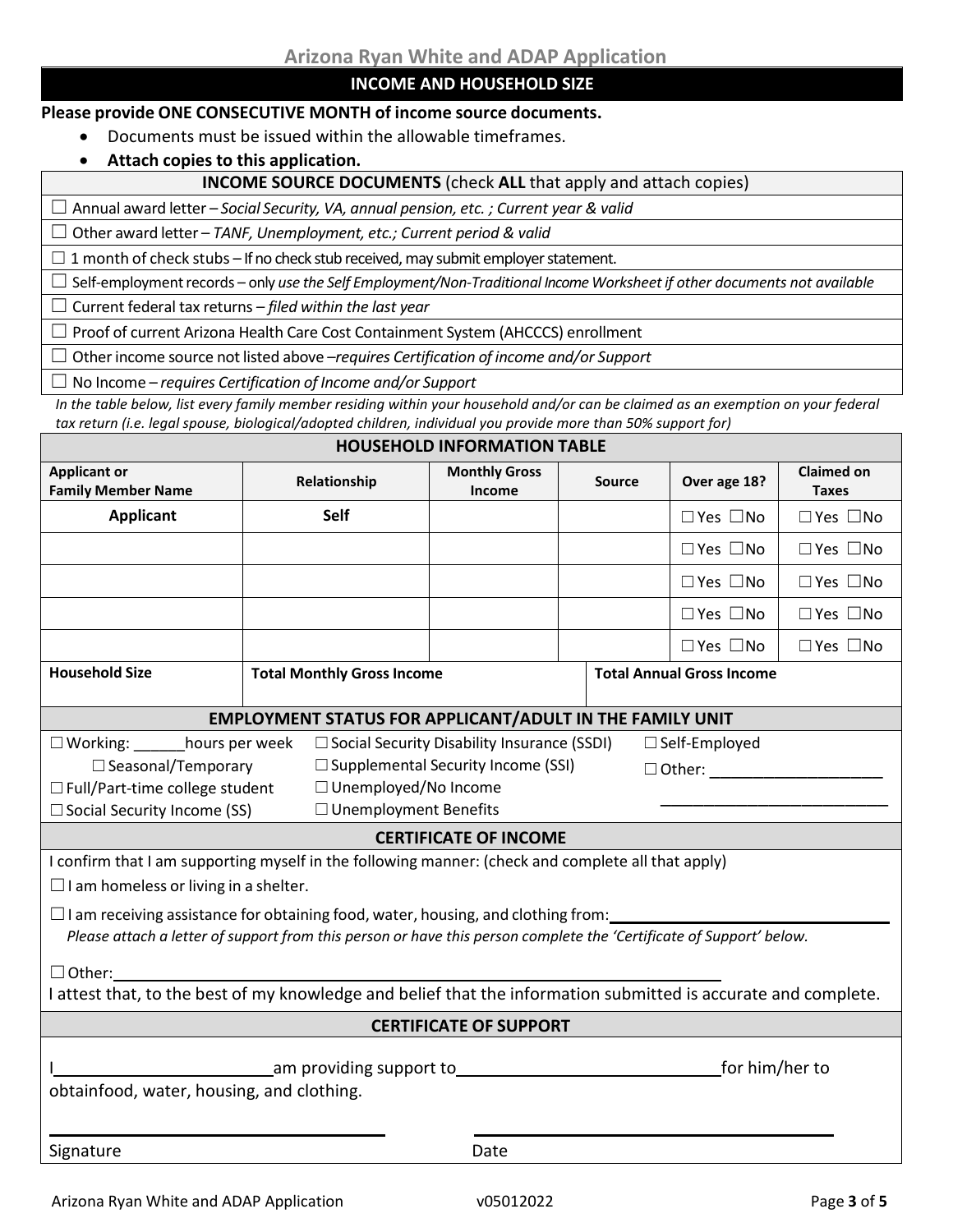**MEDICAL/ DENTAL INSURANCE/ OTHER PAYOR**

## **If you have medical coverage, please attach copies of ALL medical/dental/prescription cards.**

| You will be required to provide proof of denial for health insurance coverage if it appears you may be eligible. |  |
|------------------------------------------------------------------------------------------------------------------|--|
|                                                                                                                  |  |
|                                                                                                                  |  |
|                                                                                                                  |  |

| <b>HEALTH INSURANCE SCREENING</b>                                                                                                                       | <u>en de la prolitique prodition de montant moetantes de la esperantiple en la prensista de disp</u> |                      |  |  |
|---------------------------------------------------------------------------------------------------------------------------------------------------------|------------------------------------------------------------------------------------------------------|----------------------|--|--|
| <b>ARIZONA MEDICAID - AHCCCS</b>                                                                                                                        |                                                                                                      |                      |  |  |
| What is your AHCCCS status?                                                                                                                             |                                                                                                      |                      |  |  |
| □ Enrolled - Plan Name: _________________                                                                                                               | $\Box$ Denied Date: $\angle$ /                                                                       |                      |  |  |
| Effective date: / / /                                                                                                                                   | $\square$ FES Eligible                                                                               |                      |  |  |
| $\Box$ Pending – Date applied: $\angle$ /                                                                                                               | Not Applicable □ Over Income □ Other ________                                                        |                      |  |  |
| FEDERALLY FACILITATED MARKETPLACE (FFM) INSURANCE                                                                                                       |                                                                                                      |                      |  |  |
| What is your FFM status?                                                                                                                                | □ Pending Open Enrollment - Year_______                                                              |                      |  |  |
| □ Enrolled - Plan Name: ________________                                                                                                                | $\Box$ No Special Enrollment Period (SEP)                                                            |                      |  |  |
| Effective date: / / /                                                                                                                                   | $\Box$ Not Applicable $\Box$ Categorically Ineligible $\Box$ Other Coverage                          |                      |  |  |
|                                                                                                                                                         |                                                                                                      |                      |  |  |
| <b>MEDICARE</b>                                                                                                                                         |                                                                                                      |                      |  |  |
| What is your Medicare status?                                                                                                                           |                                                                                                      |                      |  |  |
|                                                                                                                                                         | Will you be eligible for Medicare in the next 12 Months?                                             |                      |  |  |
| $\Box A$ $\Box B$ $\Box D$ Plan Name:                                                                                                                   |                                                                                                      |                      |  |  |
| $\Box$ Medicare Advantage $\Box$ Medicare Supplemental                                                                                                  | Have you ever been enrolled in Medicare but are not now?                                             |                      |  |  |
|                                                                                                                                                         | $\square$ Yes $\square$ No<br>Dates of coverage______________to________                              |                      |  |  |
| <b>Not applicable</b> $\Box$ <65 $\Box$ Not Disabled $\Box$ Categorically Ineligible                                                                    |                                                                                                      |                      |  |  |
| If you are enrolled in Medicare, what is your Extra-Help/Low-Income Subsidy?                                                                            |                                                                                                      |                      |  |  |
| $\Box$ Enrolled -_____% Subsidy $\Box$ Pending - Date applied: $\Box$ / $\Box$ Denied - Date: $\Box$ / $\Box$                                           |                                                                                                      |                      |  |  |
| OTHER GOVERNMENTAL HEALTH INSURANCE PROGRAMS                                                                                                            |                                                                                                      |                      |  |  |
| Are you eligible for or do you receive health services from                                                                                             | Are you eligible for or do you receive health services from Indian                                   |                      |  |  |
| Veterans Affairs? □ Yes □ No                                                                                                                            | Health Service? □ Yes □ No                                                                           |                      |  |  |
| PRIVATE OR EMPLOYER HEALTH INSURANCE                                                                                                                    |                                                                                                      |                      |  |  |
| $\Box$ Enrolled Insurance Provider Plan Name:                                                                                                           |                                                                                                      |                      |  |  |
| $\square$ My Employer $\square$ Spouse/Domestic Partner or Parent $\square$ Private, Individual Plan $\square$ COBRA<br>I get insurance from            |                                                                                                      |                      |  |  |
| Are prescription drugs covered? □ Yes □ No                                                                                                              |                                                                                                      |                      |  |  |
| $\Box$ I am not enrolled but, can get it from: $\Box$ My Employer $\Box$ Spouse/Domestic Partner or Parent $\Box$ Private, Individual Plan $\Box$ COBRA |                                                                                                      |                      |  |  |
| $\Box$ I am not eligible to get insurance through my employer, Spouse/Domestic Partner, Parent, or COBRA                                                |                                                                                                      |                      |  |  |
| If you and/or your spouse are employed but you do not have employer offered insurance coverage, please have the employer                                |                                                                                                      |                      |  |  |
| complete the Benefit Verification Form.<br><b>DENTAL INSURANCE SCREENING</b>                                                                            |                                                                                                      |                      |  |  |
| Are you eligible for, or enrolled in a dental insurance program other than Ryan White? $\Box$ Yes $\Box$ No Plan Name: $\Box$                           |                                                                                                      |                      |  |  |
| Have you been denied dental insurance by a program you otherwise are eligible for?                                                                      | $\Box$ Yes $\Box$ No                                                                                 |                      |  |  |
|                                                                                                                                                         |                                                                                                      |                      |  |  |
|                                                                                                                                                         | <b>REFERRAL NEEDS</b>                                                                                |                      |  |  |
| Have you seen your health practitioner in the past 6 months?                                                                                            |                                                                                                      | $\Box$ Yes $\Box$ No |  |  |
| Have you had lab work done in the past 6 months?                                                                                                        |                                                                                                      | $\Box$ Yes $\Box$ No |  |  |
| Are you taking HIV medications?<br>$\Box$ Yes $\Box$ No                                                                                                 |                                                                                                      |                      |  |  |
| Is your housing or living situation stable?<br>$\Box$ Yes $\Box$ No                                                                                     |                                                                                                      |                      |  |  |
| Is your ability to provide your daily living needs stable?                                                                                              |                                                                                                      | $\Box$ Yes $\Box$ No |  |  |
| Do you have transportation resources to meet your needs?                                                                                                |                                                                                                      | $\Box$ Yes $\Box$ No |  |  |
| Do you have issues with stress and/or depression in your life?                                                                                          |                                                                                                      | $\Box$ Yes $\Box$ No |  |  |
| Do you have addictions or substance abuse issues in your life?<br>$\Box$ Yes $\Box$ No                                                                  |                                                                                                      |                      |  |  |
| Do you want a referral for help with any of the above issues?                                                                                           |                                                                                                      | $\Box$ Yes $\Box$ No |  |  |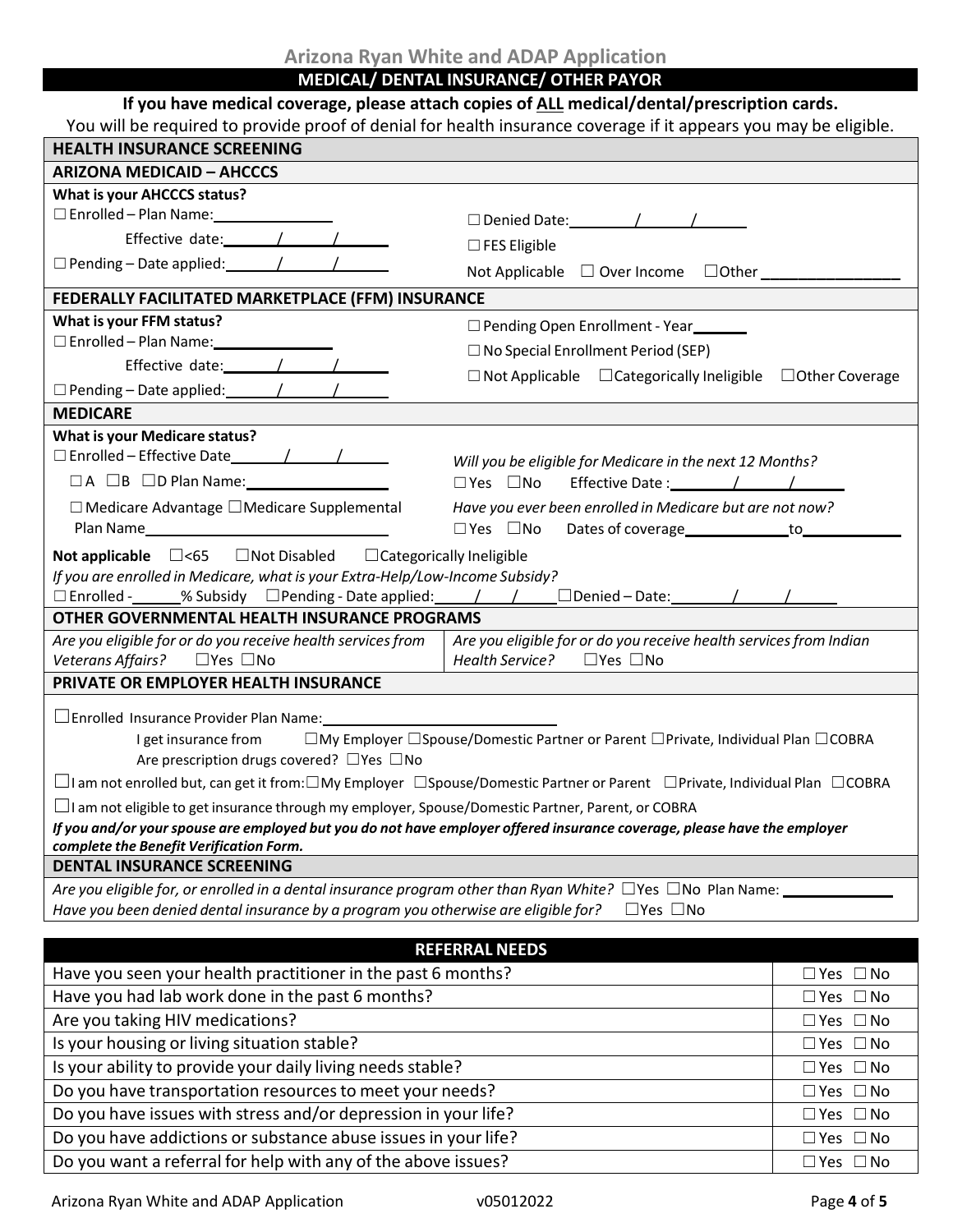### **RWPA/B/ADAP/DENTAL ATTESTATION and RELEASE OF INFORMATION**

Please review each statement and sign below:

- I may qualify for Ryan White funded services even if I have other insurance.
- I willreport any changesto my household income, my address, and other thingsthat may affect my services. If I do not, I may not be eligible or may have to re-pay the Ryan White Program.
- At least every six months, I will complete the required eligibility process or I may not remain in the program.
- The information provided in this application is accurate and complete to the best of my knowledge. Any unreported items may prevent, delay a decision about my eligibility, or result in loss of eligibility.
- I acknowledge that I have received a copy ofthe Ryan White Program Notice of Privacy Practices, Client Rights/Responsibilities, and Client Grievance Policy, as applicable.
- My enrollment may be terminated if I exhibit violent or threatening behavior to any Ryan White/ADAP Program representatives.

I, (Client Name), authorize Care Directions, Arizona School of Dentistry and Oral Health, Chicanos Por La Causa, Ebony House, Valleywise Health, Maricopa County Department of Public Health, Phoenix Indian Medical Center, Southwest Center for HIV/AIDS, Sun Life, Terros Health, RipplePHX, Ryan White HIV/AIDS Program Grantees and/or Contractors, all Ryan White Part B Grantees and/or Contractors, all Rapid Start Network Community Partner Organizations, SAAF/Delta Dental and ADAP to disclose my protected health information (PHI) and other information from my records to any Ryan White HIV/AIDS Program (RWHAP) Grantee or Contractor operating in the State of Arizona.

The purpose of the disclosure is to permit RWHAP Grantees and/or Contractors and Partners to exchange my PHI or other information from my records toRyan White Contractors and Grantees for the purposes of:

- Continuity of care, treatment, payment, and health care operations, including eligibility, demographic, health insurance premium and copay payment, emergency treatment, and/or payments to Contractors or other statistical reporting information;
- Mandated reporting, including client-level data reporting;
- Disclosures required by law;
- Legal process and proceedings;
- Oversight including quality assurance reviews and audits of Ryan White-funded services provided;
- Disclosure to a Medical Examiner;
- Disclosure of notifiable public health conditions; and
- Inclusion in shared data systems for demographic, eligibility, and other statistical reporting;
- If in the course of providing services to a client, a RWHAP Grantee or Contractor identifies information that could be harmful to the client or the public; the provider may report that information to the appropriate authorities.

If required for the purposes listed above, I authorize the disclosure of the following information until the end of the month, one (1) year from the date of my signature below:

- HIV/AIDS and other communicable disease information, including HIV Counseling and Testing;
- Behavioral, Mental Health or Psychiatric treatment information; and/or
- Substance abuse treatment information.

Unless I revoke this authorization earlier, it will expire at the end of the month, one (1) year from the date of my signature below. I also understand that my revocation will not apply to information that has already been released in response to this release. To revoke this authorization, I must submit a written request to the following agencies:

**Central Eligibility Office**, Care Directions, 1366 E. Thomas Road, Suite 203, Phoenix, AZ 85014 [ceoffice@aaaphx.org](mailto:ceoffice@aaaphx.org) OR **Arizona Department Health Services**, 150 N. 18th Ave. Suite 280, Phoenix, AZ. 85007 [careandservices@azdhs.gov](mailto:careandservices@azdhs.gov)

By signing this Release of Information, I release all Ryan White Grantees and Contractors, their employees, officers, directors, medical staff, and agents from any legal responsibility or liability for the disclosure of information to the extent indicated and authorized in this Release. I also understand that Ryan White Grantees and Contractors will maintain the confidentiality of my disclosed PHI or other information, and that they will use my PHI or other information only for the purposes listed above.

| <b>Printed Name</b>               | Signature              | Date |  |
|-----------------------------------|------------------------|------|--|
|                                   |                        |      |  |
| Signature of Legal Representative | Relationship to Client |      |  |